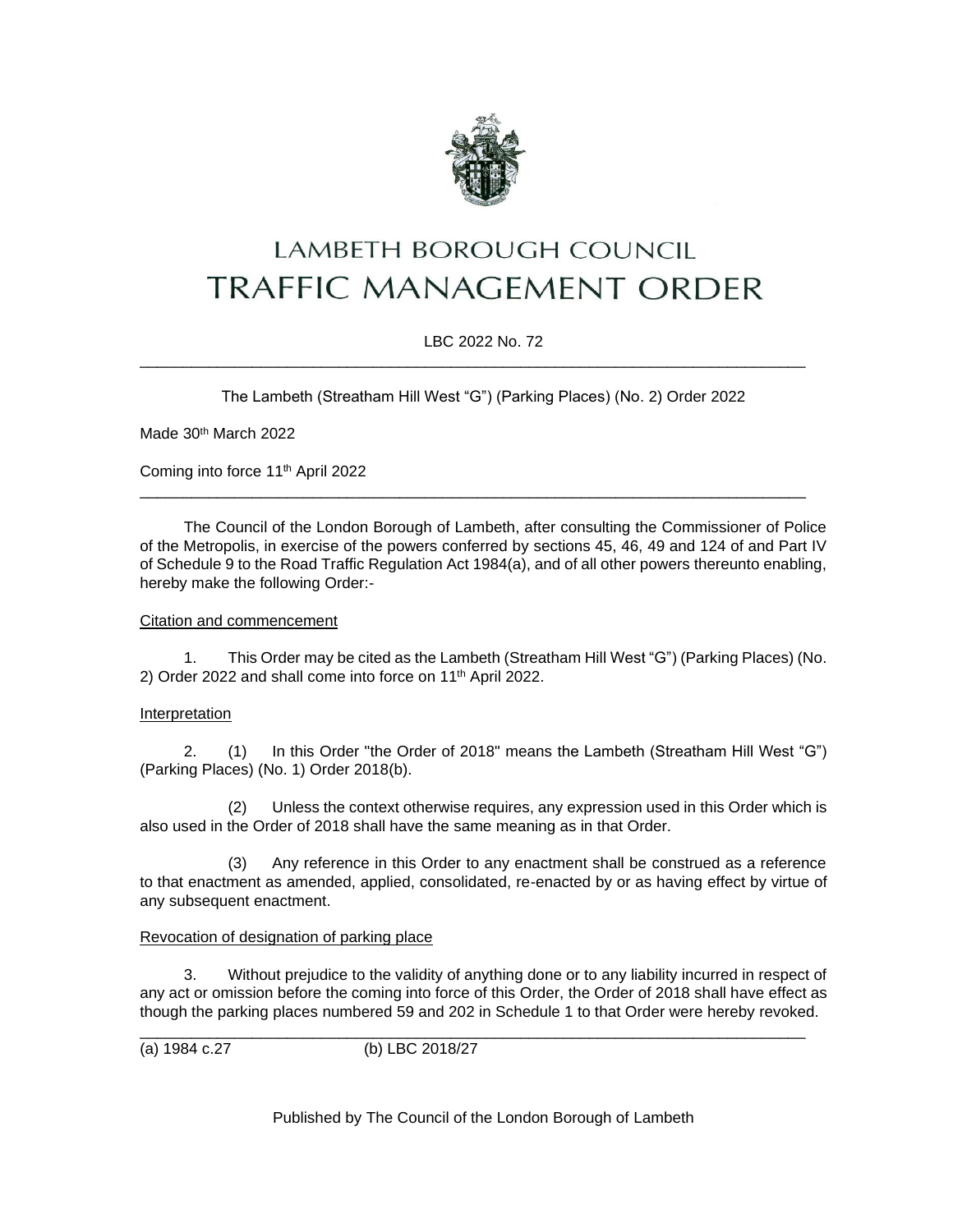#### Designation of parking places and application of the Order of 2018 thereto

4. (1) Each area on a highway comprising the length of carriageway of a street specified in column 2 of Schedule 1, 2 or 3 to this Order and bounded on one side of that length by the edge of the carriageway and on the other sides by a white line marking is designated as a parking place.

(2) The reference in this Article to a white line marking shall be construed as a reference to the white line marking (either broken or continuous) provided for in Schedule 7 to the Traffic Signs Regulations and General Directions 2016(a) or, if applicable, authorised by the Secretary of State by virtue of section 64 of the Road Traffic Regulation Act 1984.

(3) The provisions of the Order of 2018 (other than Articles 3 and 16) shall apply to the areas designated as parking places by this Order as if in those provisions any reference to a parking place included a reference to an area designated as a parking place by this Order and as if any reference to Schedule 1 of the Order of 2018 included a reference to Schedule 1 to this Order.

#### Placing of traffic signs, etc.

- 5. The Council shall:-
	- (a) place and maintain traffic signs indicating the limits of each parking place referred to in Schedule 1, 2 and 3 to this Order;
	- (b) place and maintain in or in the vicinity of each parking place referred to in Schedule 1, 2 and 3 to this Order traffic signs indicating that such parking place may be used during the permitted hours for the leaving only of the vehicles specified in Article 4(2), 4(4) and 4(5) respectively of the Order of 2018;
	- (c) carry out such other works as is reasonably required for the purposes of the satisfactory operation of each parking place.

# Amendments to the Order of 2018

6. Without prejudice to the validity of anything done or to any liability incurred in respect of any act or omission before the coming into force of this Order, the Order of 2018 shall have effect as though:

(a) in Article 2(1) to that Order, in the meanings assigned to the expressions "electronic car club permit", "hard copy car club permit" and "validate" for the text "Schedule 1 or 2" there were substituted the text "Schedule 1, 2, 2A or 2B";

(b) in Article 3(1)(a) of that Order, for the text "Schedule 1 or 2" there were substituted the text "Schedule 1, 2, 2A or 2B";

(c) in Article 3(1)(b) of that Order, for the text "Schedule 1 or 2" there were substituted the text "Schedule 1, 2, 2A or 2B";

(a) S.I. 2016/362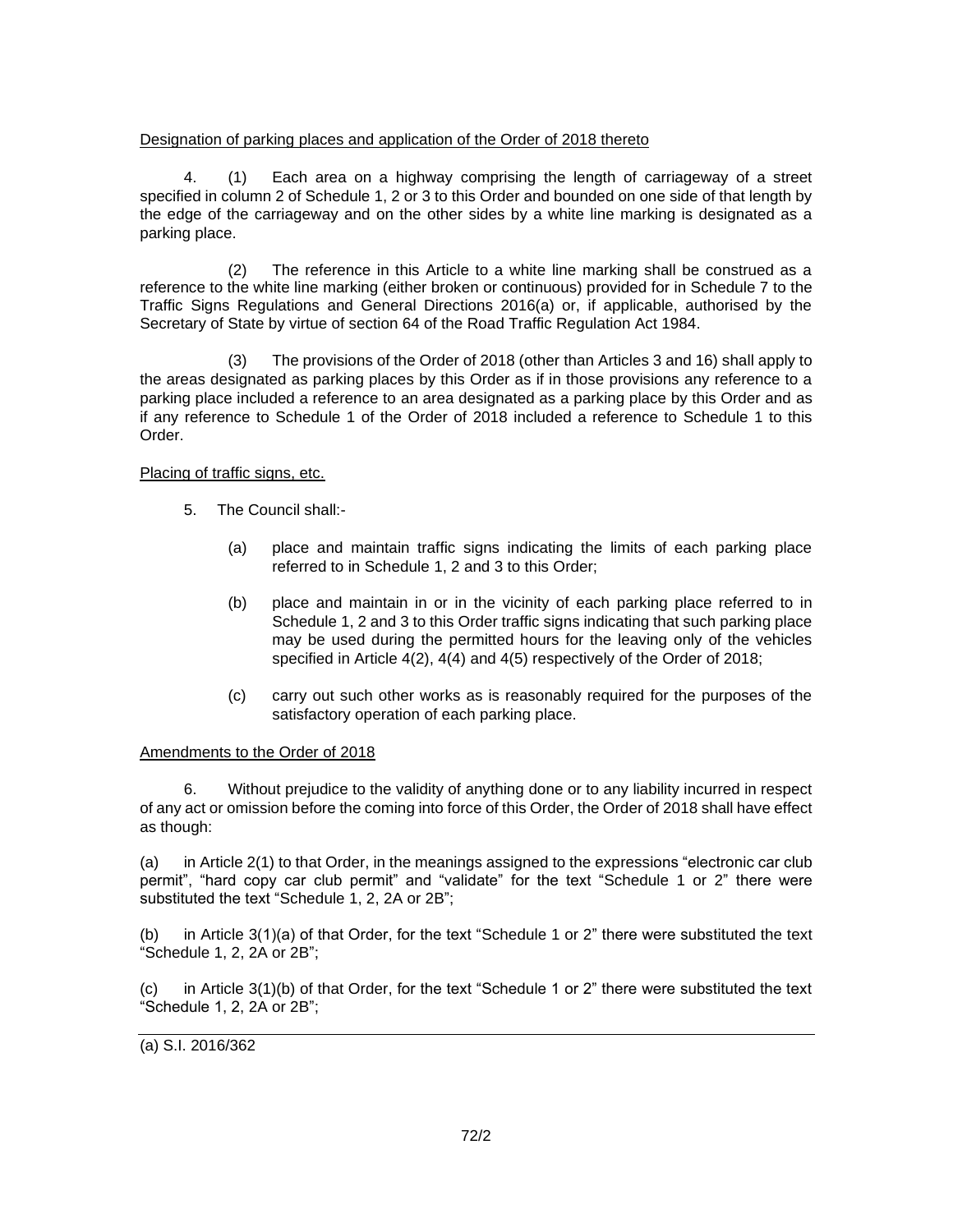(d) there were added as Articles 4(4) and 4(5) to that Order, the following:

"(4) Each parking place referred to in Schedule 2A may be used, subject to the provisions of this Order, for the leaving during the permitted hours of such vehicles of the class specified in paragraph (1) of this Article:-

- (a) as display in the manner specified in Article 5(4)(a) either a valid hard copy resident's permit, a valid hard copy car club permit, a valid hard copy visitor's permit or a valid hard copy trade permit, issued in respect of that vehicle; or
- (b) in respect of which there has been granted either an electronic resident's permit, an electronic car club permit, a flexible car club permit, an electronic visitor's permit or an electronic trade permit and a hand-held device shows the indication specified in Article 5(4)(b),

provided that the electrical storage battery of that vehicle is in the process of being charged from a mains electrical source adjacent to that parking place.

(5) Each parking place referred to in Schedule 2B may be used, subject to the provisions of this Order, for the leaving during the permitted hours of such vehicles of the class specified in paragraph (1) of this Article:-

- (a) as display in the manner specified in Article 5(5)(a) either a valid hard copy resident's permit, a valid hard copy business permit, a valid hard copy car club permit, a valid hard copy teacher's permit, a valid hard copy visitor's permit or a valid hard copy trade permit, issued in respect of that vehicle; or
- (b) in respect of which there has been granted either an electronic resident's permit, an electronic business permit, an electronic car club permit, a flexible car club permit, an electronic teacher's permit, an electronic visitor's permit or an electronic trade permit and a hand-held device shows the indication specified in Article 5(5)(b),

provided that the electrical storage battery of that vehicle is in the process of being charged from a mains electrical source adjacent to that parking place.";

(e) there were added as Article 5(4) to that Order, the following:

"(4) At all times during which a vehicle is left in a parking place referred to in Schedule 2B during the permitted hours:-

- (a) it shall display in the relevant position a valid hard-copy resident's permit, a valid hard-copy car club permit or a valid hard-copy health care permit in a protective cover, or a valid hard-copy visitor's permit or a valid hard-copy trade permit, issued in respect of that vehicle, so that all the particulars on that hard-copy resident's permit, that hard-copy car club permit, that hard-copy health care permit, that hardcopy visitor's permit or that hard-copy trade permit, as the case may be, are clearly visible from outside that vehicle and from the front or nearside of that vehicle: or
- (b) there shall be an indication on a hand-held device that either an electronic resident's permit, an electronic car club permit, an electronic health care permit, an electronic visitor's permit or an electronic trade permit has been granted in respect of that vehicle and the permit is valid.";
- $(f)$  there were added as Article 5(5) to that Order, the following: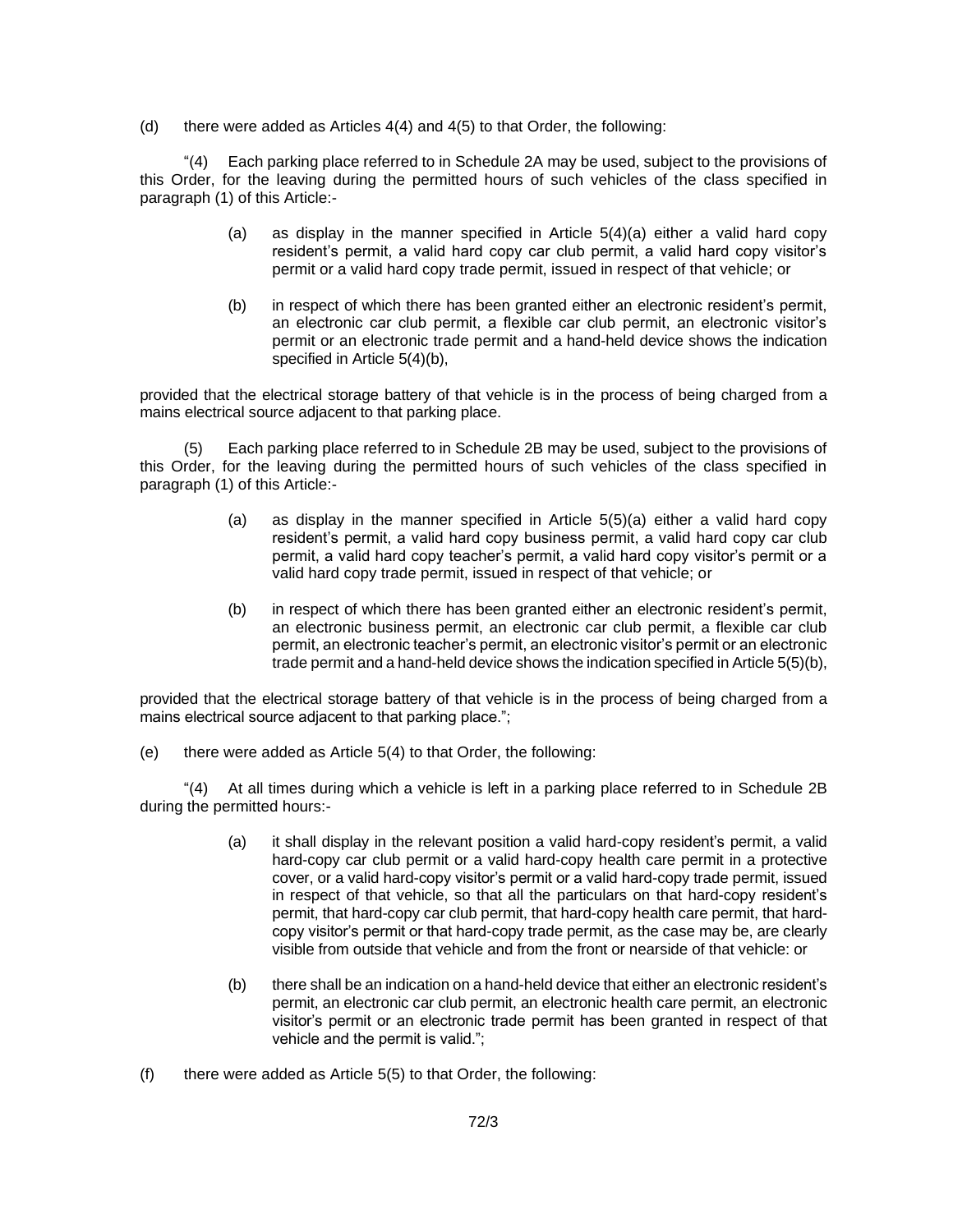"(5) At all times during which a vehicle is left in a parking place referred to in Schedule 2B during the permitted hours:-

- (a) it shall display either a valid hard copy resident's permit, a valid hard copy business permit, a valid hard copy car club permit, a valid hard copy teacher's permit, a valid hard copy health care permit, a valid hard copy visitor's permit or a valid hard copy trade permit, issued in respect of that vehicle, so that all the particulars on that hard copy resident's permit, that hard copy business permit, that hard copy car club permit, that hard copy teacher's permit, that hard copy health care permit, that hard copy visitor's permit or that hard copy trade permit, as the case may be, are clearly visible from outside that vehicle and from the front or nearside of that vehicle; or
- (b) there shall be an indication on a hand-held device that either an electronic resident's permit, an electronic business permit, an electronic car club permit, a flexible car club permit, an electronic teacher's permit, an electronic health care permit, an electronic visitor's permit or an electronic trade permit has been granted in respect of that vehicle and the permit is valid.";

(g) in Article 12(1)(a) of that Order, for the text "Schedule 1 or 2" there were substituted the text "Schedule 1, 2, 2A or 2B";

- (h) for paragraph (b) of Article 15 of that Order, there were substituted the following:
	- "(b) place and maintain in or in the vicinity of each parking place referred to in Schedule 1, 2, 3 and 4 traffic signs indicating that such parking place may be used during the permitted hours for the leaving only of the vehicles specified in Article 4(2), 4(3), 4(4) and 4(5) respectively;

in Article 20(2) of that Order, for the text "Schedule 1 or 2" there were substituted the text "Schedule 1, 2, 2A or 2B";

(j) for Article 23 of that Order, there were substituted the following:

"23. (1) No vehicle in respect of which payment of the parking charge has been made using the electronic payment system in accordance with the provisions of Article 18, and which has been taken away from a parking place referred to in Schedule 1 or 2 during the permitted hours, shall, until the expiration of 1 hour from the time that vehicle was taken away, again be left in that parking place during the permitted hours.

(2) No vehicle which has been taken away from a parking place referred to in Schedule 2A or 2B during the permitted hours, shall, until the expiration of 2 hours from the time that vehicle was taken away, again be left in that parking place during the permitted hours.";

(k) in Article 24(3) of that Order, for the text "Schedule 1 or 2" there were substituted the text "Schedule 1, 2, 2A or 2B";

(l) in Article 25(3)(a) of that Order, for the text "Schedule 2" there were substituted the text "Schedule 2 or 2B";

(m) in Article 26(3) of that Order, for the text "Schedule 1 or 2" there were substituted the text "Schedule 1, 2, 2A or 2B";

(n) in Article 27(3) of that Order, for the text "Schedule 1 or 2" there were substituted the text "Schedule 1, 2, 2A or 2B";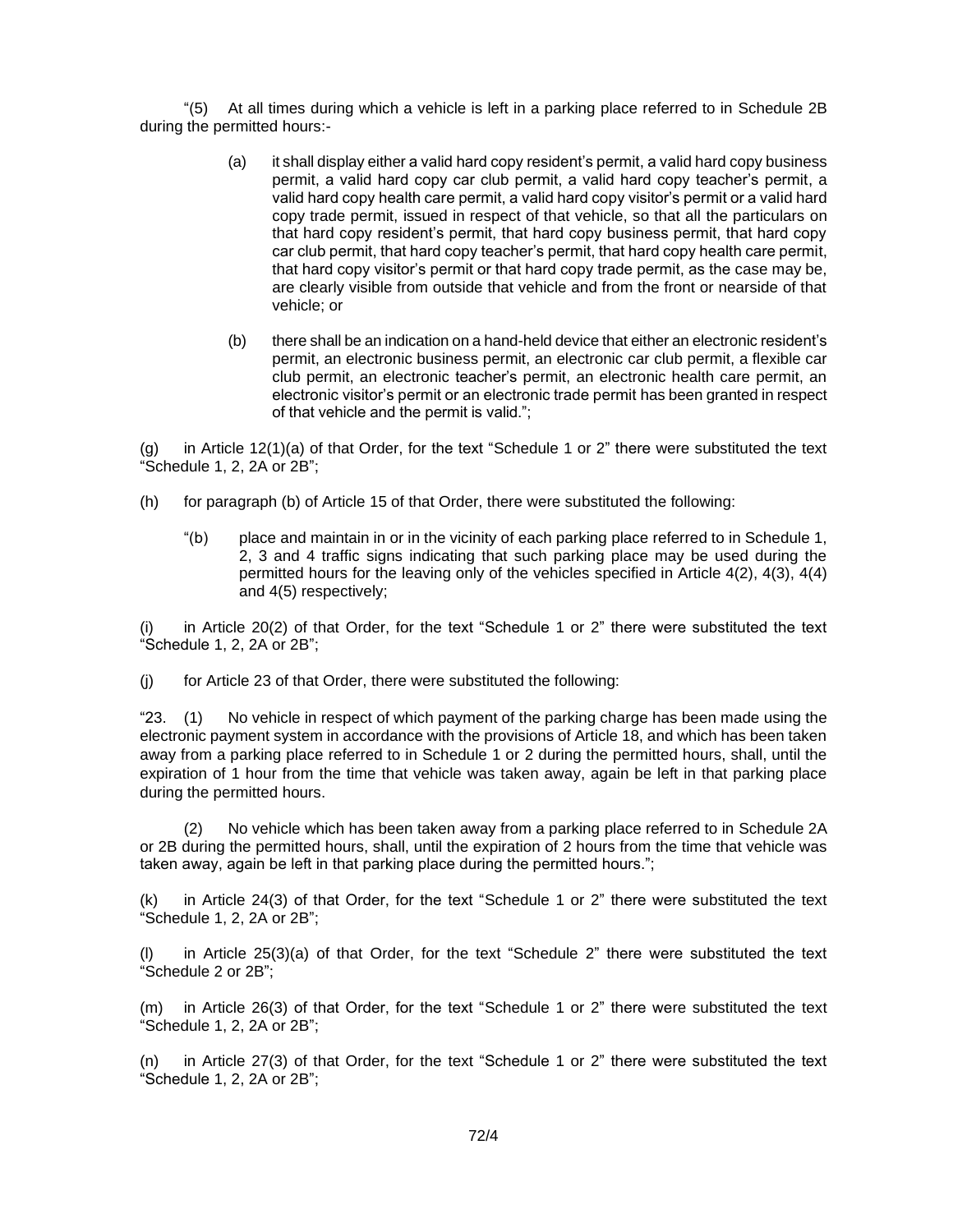(o) in Article 28(3) of that Order, for the text "Schedule 2" there were substituted the text "Schedule 2 or 2B";

(p) in Article 29(3)(a) of that Order, for the text "Schedule 1 or 2" there were substituted the text "Schedule 1, 2 2A or 2B";

(q) in Article 30(4) of that Order, for the text "Schedule 1 or 2" there were substituted the text "Schedule 1, 2, 2A or 2B"; and

(r) there were added as Schedules 2A and 2B to that Order and the headings to those Schedules, the Schedules and the headings to those Schedules set out in Schedules 2 and 3 to this Order:

Dated this thirtieth day of March 2022.

Ben Stevens Highway Network Manager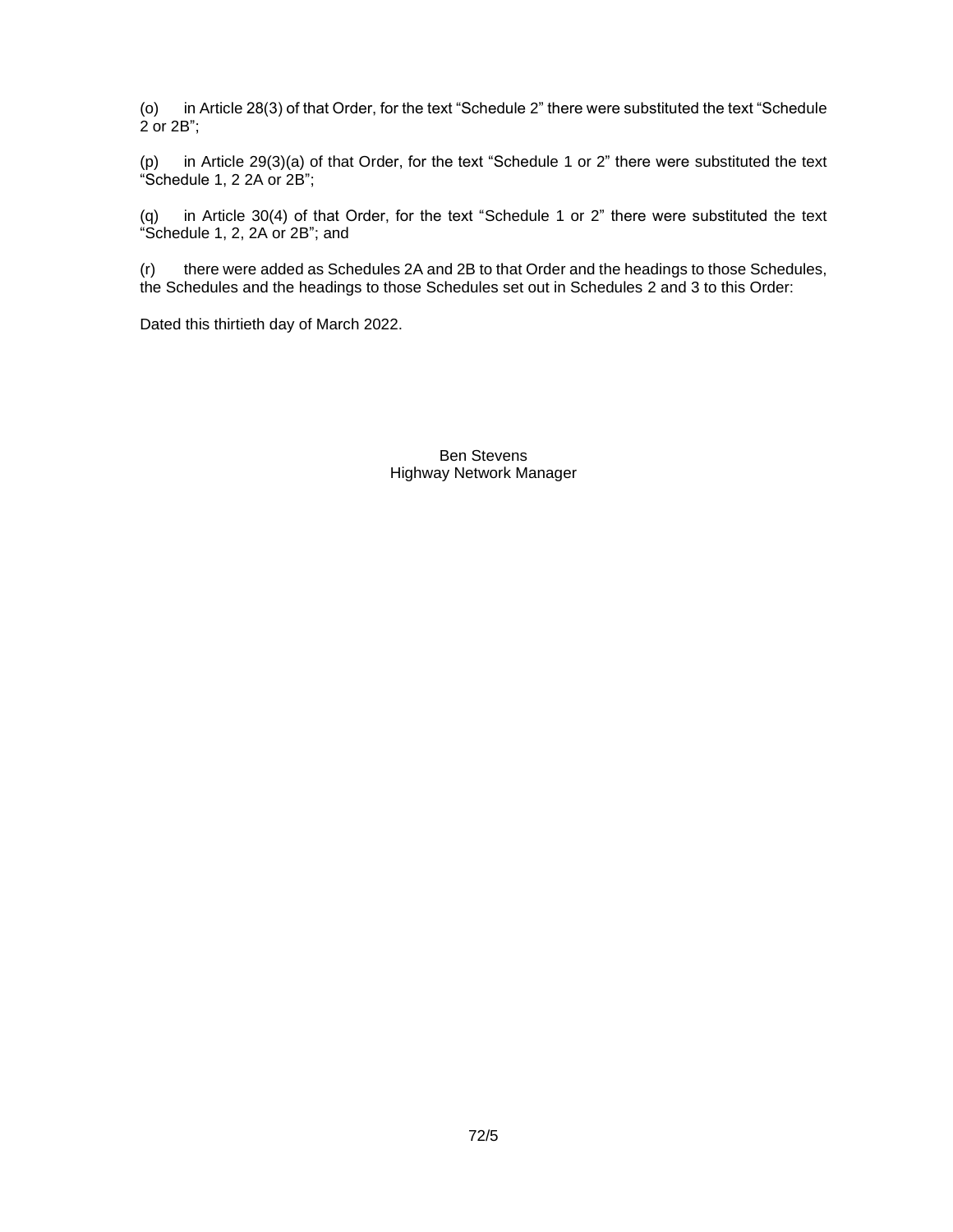#### SCHEDULE 1 (see Article 4)

IN RELATION TO A PARKING PLACE REFERRED TO IN THIS SCHEDULE THE EXPRESSION "PERMITTED HOURS" MEANS THE PERIOD BETWEEN 10 A.M. AND 12 NOON ON MONDAYS TO FRIDAYS INCLUSIVE, ANY SUCH DAY NOT BEING CHRISTMAS DAY, GOOD FRIDAY OR A BANK HOLIDAY.

PARKING PLACES IN WHICH A VEHICLE MAY BE LEFT DURING THE PERMITTED HOURS PROVIDED:-

- (A) THE PARKING CHARGE HAS BEEN PAID USING THE ELECTRONIC PAYMENT SYSTEM (AND THE VEHICLE IS LEFT FOR NOT MORE THAN A MAXIMUM PERIOD OF ONE HOUR); OR
- (B) THE VEHICLE DISPLAYS EITHER A VALID HARD COPY RESIDENT'S PERMIT, A VALID HARD COPY CAR CLUB PERMIT, A VALID HARD COPY HEALTH CARE PERMIT, A VALID HARD COPY VISITOR'S PERMIT OR A VALID HARD COPY TRADE PERMIT, ISSUED IN RESPECT OF THAT VEHICLE, OR THERE APPEARS ON A HAND-HELD DEVICE AN INDICATION THAT AN ELECTRONIC VERSION OF ONE OF THOSE PERMITS OR A FLEXIBLE CAR CLUB PERMIT HAS BEEN GRANTED IN RESPECT OF THAT VEHICLE AND THE PERMIT IS VALID.

| Parking<br>Place No. | Designated parking place                                                                                                                                                                                                                                                                                                                                                                    | Special<br>manner of<br>standing |
|----------------------|---------------------------------------------------------------------------------------------------------------------------------------------------------------------------------------------------------------------------------------------------------------------------------------------------------------------------------------------------------------------------------------------|----------------------------------|
|                      | 2                                                                                                                                                                                                                                                                                                                                                                                           | 3                                |
| $\star$<br>$\star$   | <b>TIERNEY ROAD, west side</b><br>From the common boundary of Nos. 57 and 59 Tierney Road to a point<br>0.5 metres south of the common boundary of Nos. 73 and 75 Tierney<br>Road.<br>From a point 5.5 metres north of the common boundary of Nos. 73 and 75<br>Tierney Road to a point 1 metre south of the common boundary wall of<br>No. 107 and Tierney Road the Knights' Youth Centre. |                                  |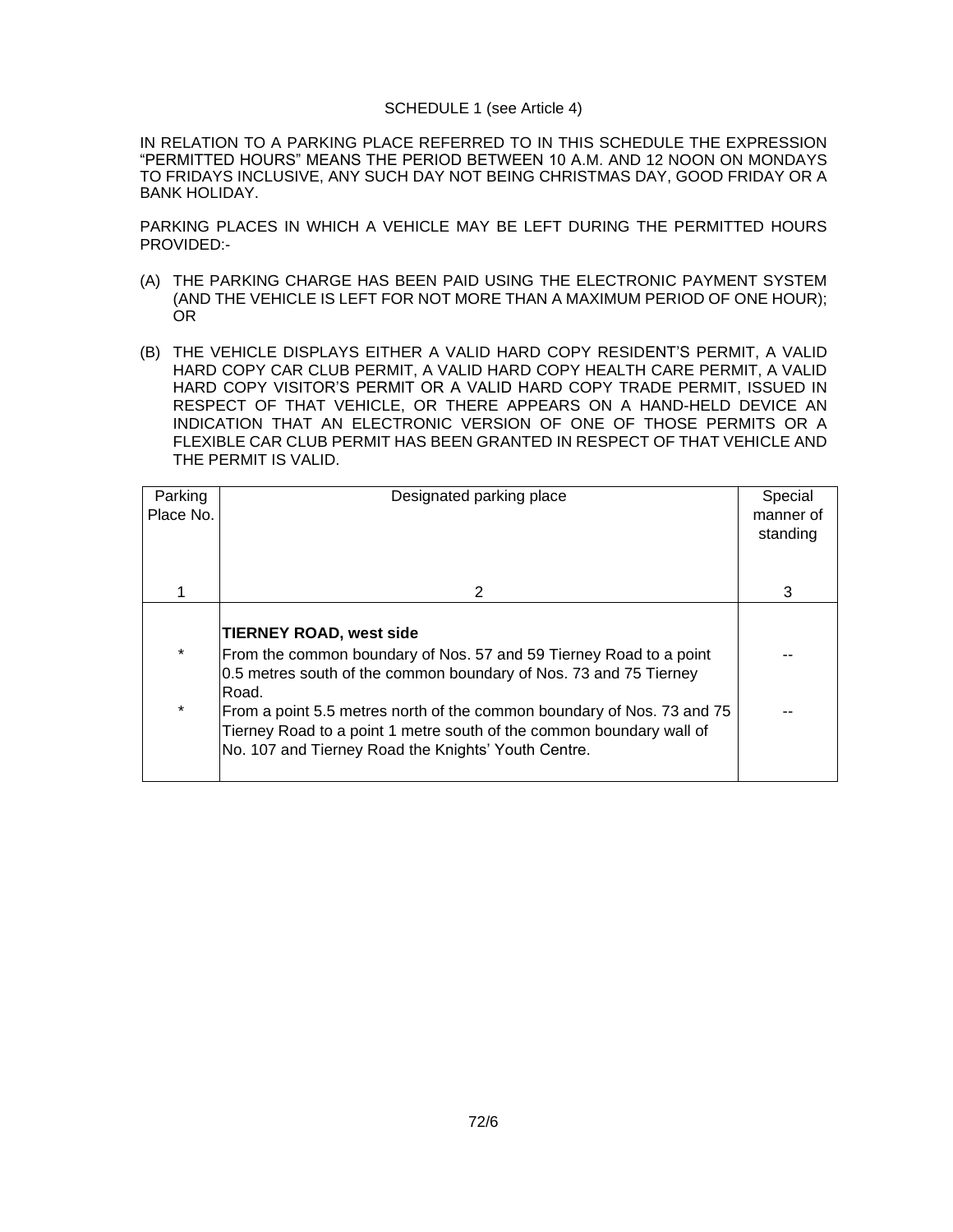#### SCHEDULE 2 (see Articles 4 and 6)

#### SCHEDULE 2A (see Articles 3 and 4(4))

IN RELATION TO A PARKING PLACE REFERRED TO IN THIS SCHEDULE THE EXPRESSION "PERMITTED HOURS" MEANS AT ANY TIME.

PARKING PLACES IN WHICH A VEHICLE MAY BE LEFT DURING THE PERMITTED HOURS PROVIDED THE VEHICLE DISPLAYS EITHER A VALID HARD COPY RESIDENT'S PERMIT, A VALID HARD COPY CAR CLUB PERMIT, A VALID HARD COPY VISITOR'S PERMIT OR A VALID HARD COPY TRADE PERMIT, ISSUED IN RESPECT OF THAT VEHICLE, OR THERE APPEARS ON A HAND-HELD DEVICE AN INDICATION THAT AN ELECTRONIC VERSION OF ONE OF THOSE THAT PERMITS OR A FLEXIBLE CAR CLUB PERMIT HAS BEEN GRANTED IN RESPECT OF THAT VEHICLE AND THE PERMIT IS VALID, PROVIDED THAT THE ELECTRICAL STORAGE BATTERY OF THAT VEHICLE IS IN THE PROCESS OF BEING CHARGED FROM A MAINS ELECTRICAL SOURCE ADJACENT TO THAT PARKING PLACE.

| Parking<br>place<br>No. | Designated parking place                                                                                                                                       | Special<br>manner of<br>standing |
|-------------------------|----------------------------------------------------------------------------------------------------------------------------------------------------------------|----------------------------------|
|                         | 2                                                                                                                                                              | 3                                |
|                         | <b>TIERNEY ROAD, west side</b><br>from a point 0.5 metres south of the common boundary of Nos. 73 and 75<br>Tierney Road northward for a distance of 6 metres. |                                  |